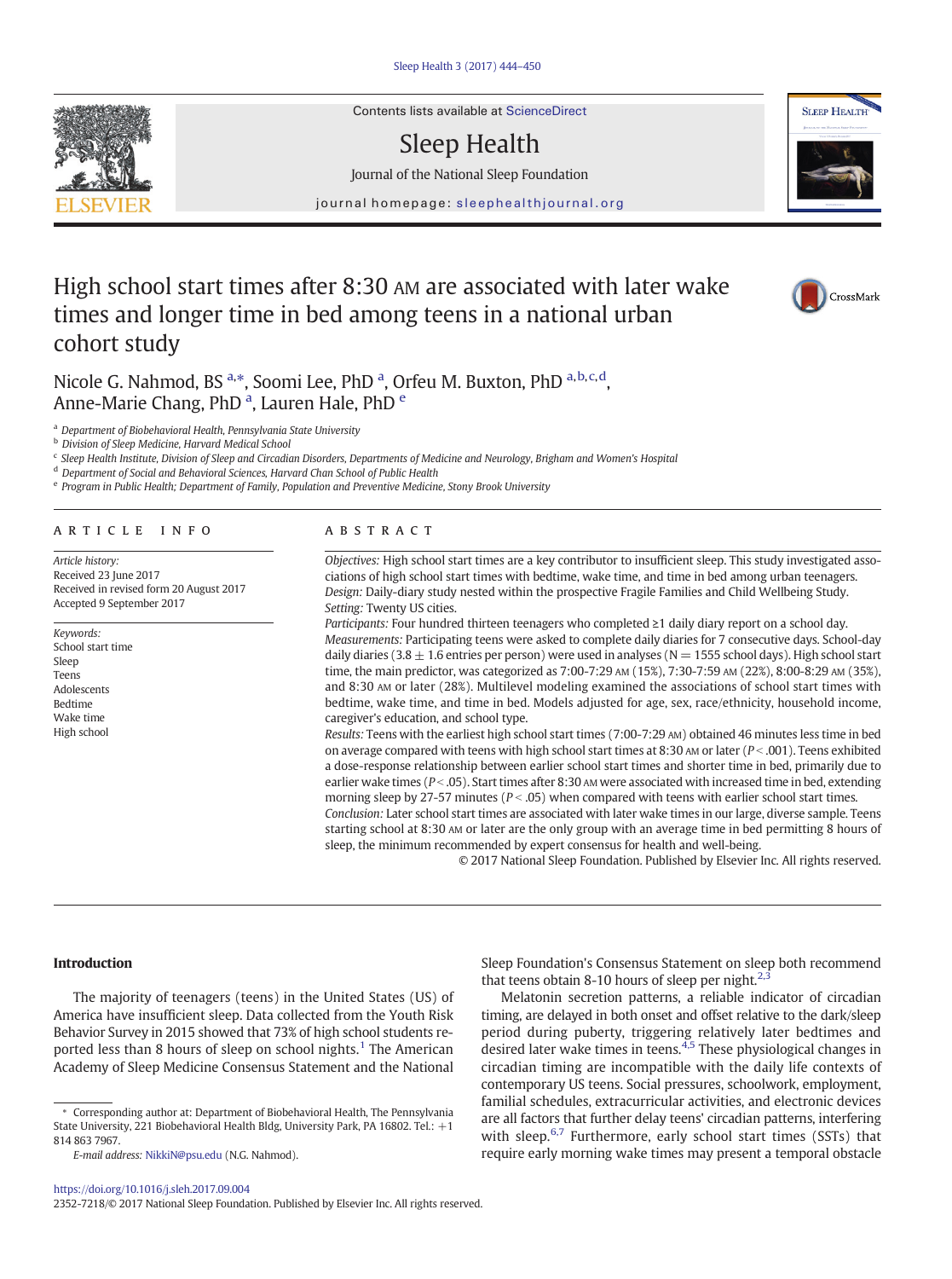to sufficient nighttime sleep. For most teenagers, the ideal sleep/wake patterns would consist of an 11:00 PM bedtime and an 8:00 AM wake time[.](#page-5-0)<sup>[8](#page-5-0)</sup>

Adequate sleep in teens has been linked with overall academic success and improvements in memory, learning, and attention[.](#page-5-0) $9-11$  $9-11$ Sufficient sleep in teens has also been linked with improved mood and [h](#page-5-0)ealth $^8$  $^8$  and decreased sports-related injuries[,](#page-6-0)  $^{12}$  $^{12}$  $^{12}$  motor vehicle accidents[,](#page-5-0)  $13$  tardiness and school dropouts, $8$  and daytime sleepiness[.](#page-5-0)  $8$ Given the importance of sufficient sleep during this developmental period, the American Academy of Pediatrics recommends that middle and high schools begin after 8:30 AM[.](#page-6-0)<sup>[14](#page-6-0)</sup>

The purpose of this study was to examine the association of SSTs (ie, 7:00-7:29 AM, 7:30-7:59 AM, 8:00-8:29 AM, and 8:30 AM or later) on sleep timing and time in bed. Teen sleep timing and time in bed were measured by daily logs of bedtime, wake time, and SST (daily diaries) over 1 week. We had 2 specific hypotheses in this study. First, we hypothesized that (1) compared with later SSTs (ie, 8:30 AM or later), earlier SSTs would be associated with earlier wake times. Second, we hypothesized that (2) earlier SSTs would be associated with shorter time in bed than later SSTs, which we investigated using a time in bed variable constructed from the reports of bedtime and wake time. We did not expect to find a relationship between earlier SSTs and earlier bedtimes due to the delayed circadian timing of sleep propensity typically seen during adolescence. Finally, to evaluate current consensus and clinical recommendations[,](#page-5-0) $2,3$  we examined categorical start times before and after 8:30 AM for their association with bedtime, wake time, and time in bed, hypothesizing that SSTs after 8:30 AM would be associated with later wake times and longer time in bed.

# **Methods**

#### Data

Prospective data collection included daily diary data from a subsample of the parent study, the Fragile Families and Child Wellbeing Study [\(www.fragilefamilies.princeton.edu\)](http://www.fragilefamilies.princeton.edu). The parent study follows a longitudinal birth cohort of children born between 1998 and 2000 in 20 US cities, with an oversampling of nonmarital births. The cohort was designed to create a national urban sample, randomly selecting cities with  $>$ 200,000 people and then sampling hospitals within those cities and then births within those hospitals[.](#page-6-0)<sup>[15](#page-6-0)</sup> Mothers were initially interviewed in the hospital within 2 days of their child's birth (baseline survey), and follow-up interviews were completed by parents (including fathers if available) and primary caregivers when the focal child was ages 1, 3, 5, 9, and 15. Eligibility for the age 15 wave of the study required participation in the original birth cohort and the age 9 wave of data collection. Separate primary caregiver surveys were used to collect information about the teen's age and sex (baseline survey), teen's household income level, primary caregiver education level, and the type of school the teen attends (age 15 wave, primary caregiver survey). Teen's report of race was collected from the age 15 wave survey.

Of the 3055 eligible teens in the age 15 wave, a randomly selected subset of 1021 teens participated in this nested daily diary study. Participants were asked to complete Web-based electronic daily diaries to report their nightly sleep and SSTs.

The final analytic sample of this nested substudy included 413 high school students who provided at least 1 school day of diary data during nonsummer school months and provided complete daily diary data on school attendance, SST, bedtime, and wake time. The analytic sample was reduced because of teens who (1) provided daily diary entries during summer months (June, July, or August) (315 teens); (2) did not provide at least 1 school day of diary data (175 teens); (3) were homeschooled or did not report type of school

(9 teens); (4) were in middle school (58 teens); and (5) did not provide data on SST, or both bedtime and wake time, or 1 or more covariate variables (51 teens). The included and excluded teens within the nested study did not differ by sex, ratio of household income to poverty, primary caregiver education level, or school type. However, compared with teens who were excluded from analyses (608 teens), the teens who were included in the final analytic sample (413 teens) were approximately 1 month older  $(M = 15.5 \text{ vs } M = 15.4, P < .05)$ , and a lower proportion were white teens (14% vs 19%,  $P < .05$ ).

Compared with the teens in the parent study who did not participate in the nested study, the teens included in our nested substudy sample did not significantly differ with regard to poverty threshold, primary caregiver education level, and school type. Teens included in our nested substudy sample ( $N = 413$ ) differed with regard to age, sex, and race from the teens who participated in only the age 15 wave of the larger parent study. Teens in our nested substudy sample were younger ( $P < .05$ ) by about 7.5 months, consisted of more females (54% vs 47%,  $P < .05$ ), and had more Hispanic/Latino teens (31% vs 23%,  $P < .001$ ) than those who did not participate in the nested substudy.

# Procedure

Teens were asked to complete an online daily diary each evening, beginning after 7:00 PM, during 7 consecutive days, including school days and nonschool days during both the academic year and the summer, which we defined as September through May and June through August, respectively. On average, the sample completed this diary at 9:31 PM. Most participants completed the daily diary online through a computer, tablet, or smart phone; 6 did not have access to the Internet and used a paper diary. Each diary entry took an average of 9.3 minutes to complete. Variables of interest collected from each diary entry included the previous night's bedtime, the time the teen woke up in the morning, whether or not the teen went to school, and the SST. Among the total diary entries, we used only school-day entries during nonsummer school months (1555 schoolday observations). Sociodemographic variables were obtained from primary caregivers (mostly mothers) during field interviews and also from teens at the age 15 survey.

#### Measures

# Predictor

School start time. Each school day, the daily diary asked teens, "What time did your school day begin?" Responses were coded in the hour:minute AM/PM format. The intraclass correlation of the reported SSTs indicated that there were 47 teens with any variation (1 or more instance where the difference between SST and mode SST is nonzero, mean = 0.99 hour,  $\pm$ 1.24 hours) in SST at the individual level (intraclass correlation  $= 0.44$ ) presumably due to occasional delays (eg, weather, examinations). The SST variable was coded as a continuous variable. Analyses examined SST as a continuous variable and investigated the associations with bedtime, wake time, and time in bed. Next, for ease of interpretation, SSTs were further broken down into categories to compare teens with SSTs before the recommended 8:30 AM start time with teens with SSTs 8:30 AM or later. To further examine the associations of teens' usual range of SSTs during a week, we used the mode of SSTs across school days and created a categorical indicator of SSTs: 7:00  $\leq$  x  $\leq$  7:30 AM was coded as 0, 7:30 ≤ x < 8:00 AM was coded as 1, 8:00 ≤ x < 8:30 AM was coded as 2, and  $x$  ≥ 8:30 AM was coded as 3. The mode of the SSTs, the most frequently reported SST for each teen, was used to identify the most probable SST without the influence of school delays.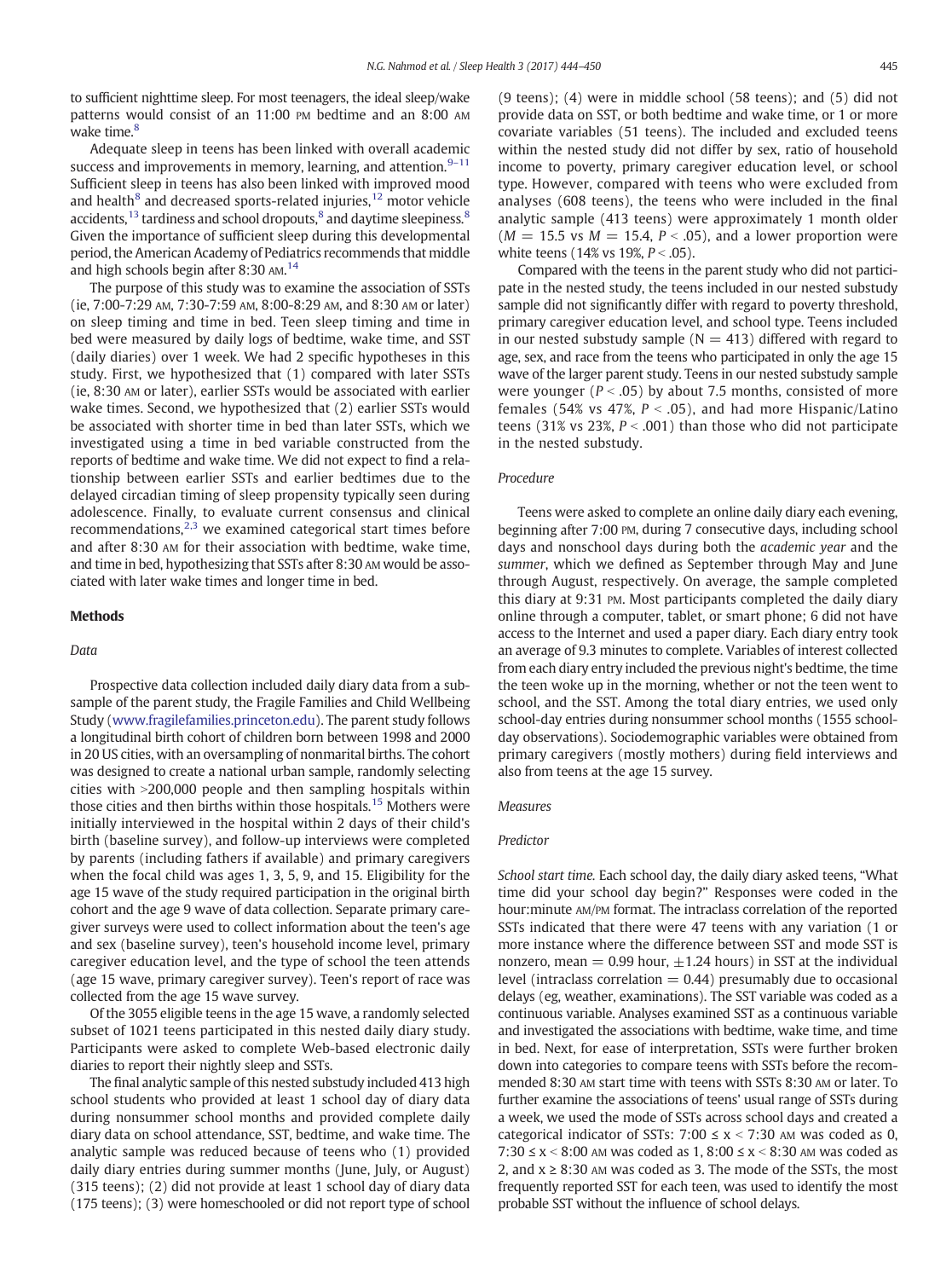# **Outcomes**

Bedtime was determined from daily diary reports in the hour: minute AM/PM format. The diary asked "What time did you go to bed and try to fall asleep?" Clock times were then converted to decimal hour (eg, 22.5 indicates 10:30 PM).

Wake time was determined from daily diary reports in the hour: minute AM/PM format. The diary asked "What time did you wake up to start your day?" Clock times were converted to decimal hour for wake time.

Time in bed on school nights was calculated from the daily diary reported bedtimes and wake times and was coded in minutes/night.

# Independent measures

Covariates. We considered various potential confounder or adjustment variables, including sociodemographic background characteristics that are important predictors of sleep[.](#page-6-0)<sup>[16,17](#page-6-0)</sup> Those characteristics included teen's age in years, biological sex  $(1 =$  male, vs reference  $=$  female), race (non-Hispanic White [reference], non-Hispanic Black, Hispanic/ Latino, multiracial, and other), and household poverty indicator based on ratio of income to poverty threshold  $(1 = 49\%, 2 = 50\% - 99\%$ ,  $3 = 100\% - 199\%, 4 = 200\% - 299\%,$  reference  $=$  >300%). The household poverty indicator was constructed from household income values gathered from the primary caregiver interview at year 15 compared with the national poverty threshold incomes established by the US Census Bureau [\(http://www.census.gov/cps/data/povthresholds.](http://www.census.gov/cps/data/povthresholds.html) [html\)](http://www.census.gov/cps/data/povthresholds.html), which vary by household composition and year. In addition, we controlled for primary caregiver's education (defined as completion of  $1 =$  some high school or less,  $2 =$  high school or equivalent,  $3 =$ some college or technical program, or reference  $=$  college or graduate program) and school type ( $1 =$  private or religious/parochial school, vs reference  $=$  public school). We also controlled for *daily-level* SSTs (centered at the person-level mode) to consider the associations of occasional variation in SSTs within a teen on sleep variables; however, 89% of teens had no change in SST reported in their daily diary.

#### Statistical analysis

We used multilevel modeling (Proc Mixed) in SAS 9.4 to take into account the clustered data structure. Repeated school-day observations were clustered within 413 teens. Teens provided multiple school-day reports, resulting in 1555-1560 total school-day observations (observations differed slightly because of missing reports of bedtime or wake time).

Evaluating 1 or more school days for each teen allowed us to test how SSTs are linked to teens' sleep on a daily basis. This can provide a more accurate picture of the association of day-to-day SSTs and teens' sleep than a single recall of typical sleep timing in the past month or year. The use of multilevel modeling also allowed us to consider potential daily changes in time in bed and sleep timing due to occasional variation in SSTs at the within-teen level.

To test our first hypothesis, we examined the independent association of SSTs with teens' bedtimes (model 1) and with teens' wake times (model 2) after controlling for covariates (ie, age, sex, race, household poverty, primary caregiver education, and school type). To test our second hypothesis, we examined the associations of SSTs with the teens' amount of time in bed (model 3) after controlling for the same covariates as model 1 and model 2.

# Results

## Descriptive results

Table 1 shows descriptive statistics and correlations among all variables used in this study. The average teen age was 15.5 years

Sample characteristics by SSTs

|                               |                 | <b>SSTs</b>        |                    |                    |                     |  |
|-------------------------------|-----------------|--------------------|--------------------|--------------------|---------------------|--|
|                               | Whole<br>sample | $7:00-$<br>7:29 AM | $7:30-$<br>7:59 AM | $8:00-$<br>8:29 AM | 8:30 AM<br>or later |  |
| $n =$                         | 413             | 62                 | 90                 | 145                | 116                 |  |
| Mean age $(y)$                | 15.5            | 15.2               | 15.4               | 15.4               | 15.7                |  |
| Sex                           |                 |                    |                    |                    |                     |  |
| Male                          | 46.0%           | 37.1%              | 37.8%              | 44.1%              | 55.2%               |  |
| Female                        | 54.0%           | 62.9%              | 62.2%              | 55.9%              | 44.8%               |  |
| Race                          |                 |                    |                    |                    |                     |  |
| White                         | 14.3%           | 19.4%              | 30.0%              | 10.3%              | 4.3%                |  |
| African American              | 45.3%           | 58.1%              | 46.7%              | 37.9%              | 46.6%               |  |
| Hispanic/Latino               | 31.0%           | 11.3%              | 10.0%              | 40.7%              | 45.7%               |  |
| Multiracial                   | 6.3%            | 8.1%               | 11.1%              | 5.5%               | 2.6%                |  |
| Other                         | 3.1%            | 3.2%               | 2.2%               | 5.5%               | 0.9%                |  |
| Income to poverty threshold % |                 |                    |                    |                    |                     |  |
| $<$ 49%                       | 11.1%           | 9.7%               | 15.6%              | 9.7%               | 10.3%               |  |
| 50%-99%                       | 17.4%           | 22.6%              | 15.6%              | 17.9%              | 15.5%               |  |
| 100%-199%                     | 25.4%           | 22.6%              | 20.0%              | 26.2%              | 30.2%               |  |
| 200%-299%                     | 15.7%           | 12.9%              | 10.0%              | 16.6%              | 20.7%               |  |
| >300%                         | 30.3%           | 32.3%              | 38.9%              | 29.7%              | 23.3%               |  |
| Caregiver's education         |                 |                    |                    |                    |                     |  |
| Less than high school         | 18.6%           | 11.3%              | 11.1%              | 23.5%              | 22.4%               |  |
| High school or equivalent     | 16.7%           | 17.7%              | 17.8%              | 12.4%              | 20.7%               |  |
| Some college or technical     | 46.2%           | 46.8%              | 48.9%              | 43.5%              | 47.4%               |  |
| College or more               | 18.4%           | 24.2%              | 22.2%              | 20.7%              | 9.5%                |  |
| Type of school                |                 |                    |                    |                    |                     |  |
| Public school                 | 89.3%           | 98.4%              | 84.4%              | 88.3%              | 89.7%               |  |
| Private/religious school      | 10.7%           | 1.6%               | 15.6%              | 11.7%              | 10.3%               |  |

 $(SD = 0.6$ , range = 14.6-17.6 years). About half were boys (46%), and the majority were ethnoracial minorities (see Table 1 for full descriptive results). The household income for 29% of the sample was below the poverty threshold, and approximately 35% of primary caregivers completed high school or less education. The sample was predominantly (89%) comprised of public school students vs private, parochial, or religious school students (11%). After excluding nonschool days and incomplete diary entries, the mean  $\pm$  SD number of diary day entries was  $3.8 \pm 1.6$  school days. Of teens who completed the daily diary on 1 or more school days, 12% logged 1 school day, 8% logged 2 school days, 18% logged 3 school days, 24% logged 4 school days, 26% logged 5 school days, 9% logged 6 school days, and 2% logged 7-10 school days. [Figure 1](#page-3-0) depicts the distribution of teens in the sample across SSTs: 7:00-7:29 AM, 15%; 7:30-7:59 AM, 22%; 8:00-8:29 AM, 35%; and 8:30 AM or later, 28%. The distribution of observations (school days included in multilevel modeling) from teens in each category was as follows: 7:00-7:29 AM, 237 school days, 15%; 7:30-7:59 AM, 340 school days, 22%; 8:00-8:29 AM, 542 school days, 35%; and 8:30 AM or later, 436 school days, 28%. The unadjusted mean bedtime was 11:11 PM (SD = 1.1 hours, range 8:00 PM to 2:20 AM). The unadjusted mean wake time was 6:51 AM  $(SD = 1.5$  hours, range 1:01 AM to 10:39 AM). The unadjusted mean time in bed was 7.7 hours (SD = 1.8 hours, range = 0.1 to 12.5 hours).

# The association between SSTs and sleep timing

[Table 2](#page-3-0) shows the model-adjusted, estimated bedtime per SST category, and [Table 3](#page-4-0) shows results of multilevel modeling that tested the associations of SSTs with teens' bedtimes (model 1) after adjusting for covariates. Teens who had the earliest SSTs, between 7:00 and 7:29 AM, went to bed significantly earlier (10:30 PM,  $P < .05$ ) than teens in the reference group of SSTs after 8:30 AM (10:50 PM). The 2 middle categories of SST, 7:30-7:59 AM and 8:00- 8:29 AM, were not significantly different from the reference group (10:47 PM and 10:43 PM, respectively), as presented in [Figure 2](#page-5-0). The difference in bedtime between the earliest SST and the latest (after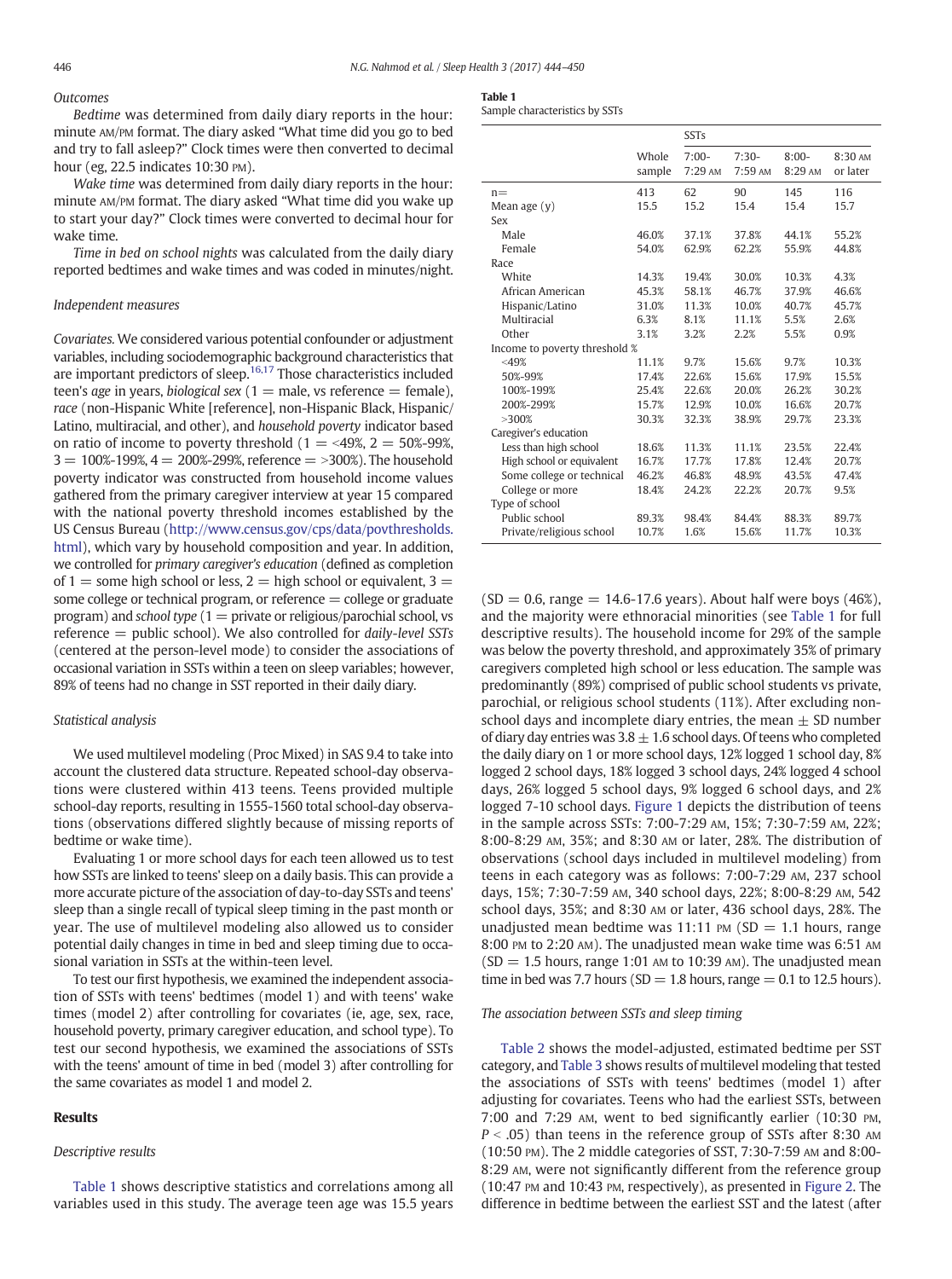<span id="page-3-0"></span>

Fig. 1. Distribution of sample teens' high SSTs.

8:30) averaged 20 minutes per school night. The associations between bedtime and a continuous SST variable were also significant  $(B = 0.194, SE = 0.0839, P < .05)$ , where SSTs 1 hour later were associated with a bedtime 11.6 minutes later (0.194 hour \* 60 min/h).

Table 2 shows the estimated wake time per SST category, and [Table 3](#page-4-0) shows results of multilevel modeling that tested the associations of SSTs with teens' wake times (model 2) after adjusting for covariates. The results showed a dose-response relationship, with later SSTs strongly associated with later wake times ( $P < .001$ ). For teens with SSTs of 7:00-7:29 AM, 7:30-7:59 AM, 8:00-8:29 AM, and 8:30 AM or later, wake times were 6:08 AM, 6:21 AM, 6:38 AM, and 7:05 AM, respectively. A post hoc test revealed that differences were also significant between the 7:00-7:29 AM group and 8:00-8:29 AM group and also between the 7:30-7:59 AM group and the 8:00-8:29 AM group ( $P < .001$  and  $P < .01$ , respectively). These results are displayed in [Figure 2.](#page-5-0) Analyses of SST as a continuous variable with respect to wake time were also significant ( $B = 0.580$ ,  $SE = 0.0620$ ,  $P < .001$ ); for every SST 1 hour later, the associated wake time is 34.8 minutes later (0.580 \* 60 min/h).

#### The association between SSTs and time in bed

Table 2 presents calculated average time in bed per SST category, and [Table 3](#page-4-0) presents results of multilevel modeling that tested the associations of SSTs with teens' time in bed (model 3) after adjusting for differences due to covariates. Compared with teens who had later SSTs (ie, 8:30 AM or after), those who had earlier SSTs consistently reported significantly ( $P < .05$ ) shorter time in bed by 25-46 minutes. These results, shown in [Figure 3](#page-5-0), also indicated a dose-response relationship between SSTs and time in bed, with later SSTs extending time in bed. In particular, teens who had very early SSTs (ie, 7:00- 7:29 AM) had 46 minutes less sleep duration per school night than teens who had late school times (ie, 8:30 AM or later). The 2 middle

groups, 7:30-7:59 AM and 8:00-8:29 AM, reported significantly  $(P < .05)$  shorter total time in bed by 38 and 24 minutes, respectively, when compared with the teens who start school at 8:30 AM or later, after adjusting for covariates (age, sex, race, household income, caregiver's education, and school type). We found a consistent result when analyzing SST as a continuous variable, indicating an association of 24.9 minutes ( $P < .001$ ) longer time in bed for each SST 1 hour later. Potential moderating roles of sociodemographic characteristics (race and poverty level) were tested for all outcomes, but none had statistically significant ( $P < .05$ ) associations with bedtime, wake time, or time in bed.

# Discussion

This study examined the associations between SSTs and teens' bedtime, wake time, and time in bed using repeated daily diary reports across multiple school days. We found that SSTs after 8:30 AM were associated with increased time in bed by 25-46 minutes, primarily due to later wake times relative to the wake times of earlier SST groups. The students going to school after 8:30 AM were the only ones who obtained, on average, the time in bed corresponding to the minimum recommended sleep duration for teens established by both the American Academy of Sleep Medicine and the National Sleep Foundation[.](#page-5-0) $2.3$  Those going to school the earliest went to bed slightly earlier than the other groups yet, potentially because of an earlier SST, achieved the shortest time in bed. Importantly, there was a strong dose-response relationship between earlier SSTs and shorter time in bed. In analyses of SST as a continuous variable, each hour later SST corresponded to a later bedtime of 11.6 minutes, later wake time of 34.8 minutes, and longer time in bed of 24.9 minutes. These results are consistent with research published from the National Comorbidity Study, which showed increases in sleep duration for later SSTs in a nationally representative sample of 7308

Table 2

Model-adjusted estimated means of bedtime, wake time, and time in bed by SST categories from the nested sleep substudy of the Fragile Families and Child Wellbeing Study

|                        | SSTs                |         |                     |        |                     |        |                     |         |
|------------------------|---------------------|---------|---------------------|--------|---------------------|--------|---------------------|---------|
|                        | 7:00-7:29 AM        |         | $7:30$ AM-7:59 AM   |        | 8:00 AM-8:29 AM     |        | 8:30 AM or later    |         |
|                        | Estimated mean (SD) |         | Estimated mean (SD) |        | Estimated mean (SD) |        | Estimated mean (SD) |         |
| Bedtime (clock time)   | 10:30 PM            | (10.45) | 10:47 PM            | (9.44) | 10:43 PM            | (7.78) | 10:50 PM            | (13.65) |
| Wake time (clock time) | $6:08$ AM           | (7.93)  | 6:21 AM             | (7.14) | 6:38 AM             | (5.90) | $7:05$ AM           | (10.32) |
| Time in bed (h;min)    | 7:24                | (13.40) | 7:31                | 12.17) | 7:45                | (9.98) | 8:09                | (17.37) |

Standard deviations are in minutes. N = 413; 1560, 1557, and 1555 school-day observations clustered within 413 teens were used for the multilevel models for bedtime, wake time, and time in bed, respectively (differences were due to missing responses in the variables). The models adjusted for age, sex, race, household income, primary caregiver's education, and school type. Estimates reflect the interpretation of the Betas and intercepts available in [Table 3](#page-4-0).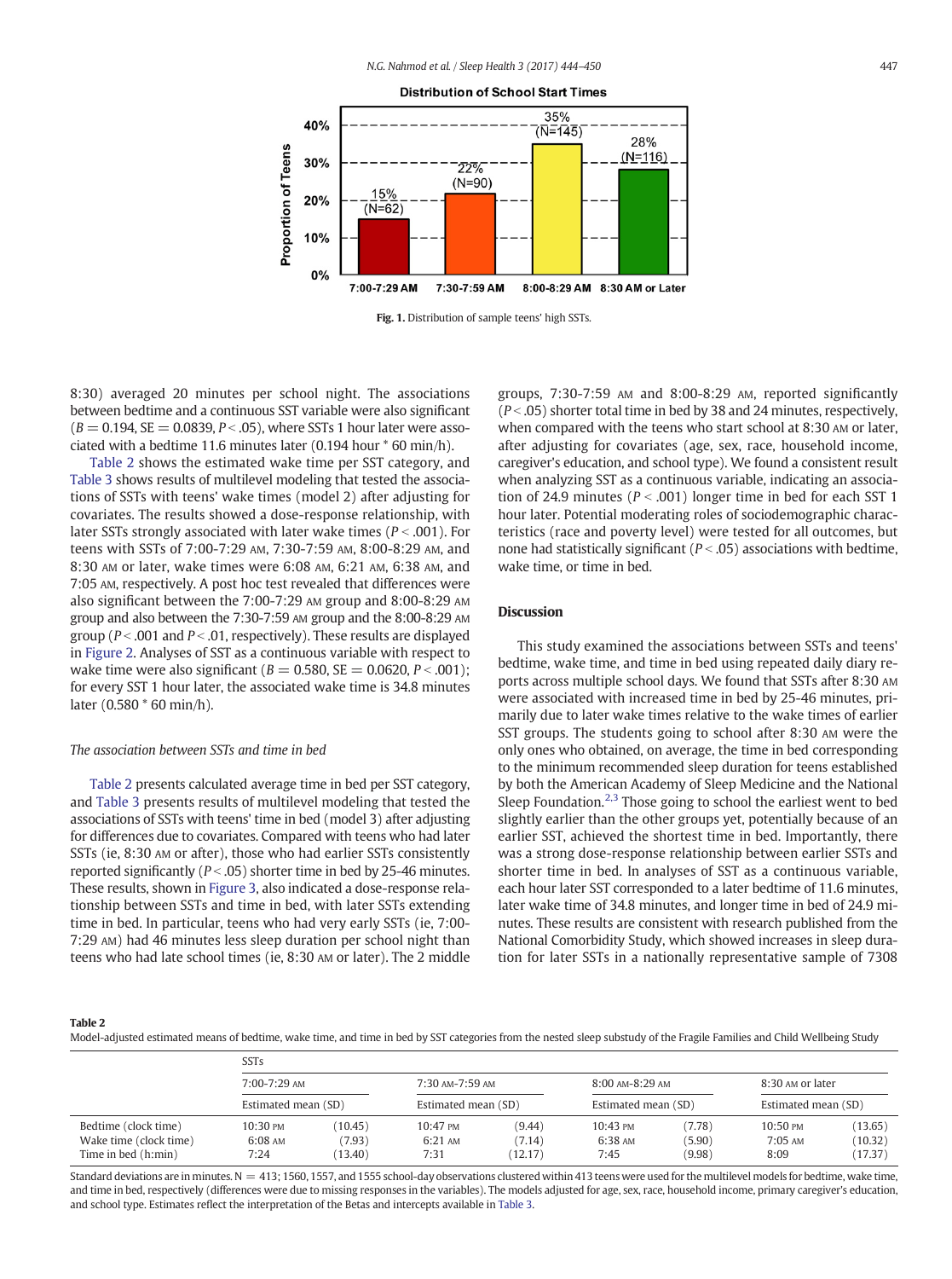# <span id="page-4-0"></span>Table 3

Results of a multilevel model examining the association between SSTs and teens' bedtimes, wake times, and time in bed

|                                  | Bedtime (h)       | Wake time (h)     | Time in bed (h)  |
|----------------------------------|-------------------|-------------------|------------------|
| <b>Fixed effects</b>             | B(SE)             | B(SE)             | B(SE)            |
| Intercept                        | 22.84 (0.23)***   | 7.08 $(0.17)$ *** | $8.16(0.29)$ **  |
| <b>SSTs</b>                      |                   |                   |                  |
| 7:00-7:29 AM                     | $-0.34(0.17)^{*}$ | $-0.95(0.13)$     | $-0.76(0.22)$    |
| 7:30-7:59 AM                     | $-0.05(0.16)$     | $-0.73(0.12)$     | $-0.64(0.20)$ ** |
| 8:00-8:29 AM                     | $-0.12(0.13)$     | $-0.44(0.10)$ *** | $-0.41(0.17)^*$  |
| 8:30 AM or later (ref)           |                   |                   |                  |
| Age $(y)$                        | $0.28(0.10)$ **   | 0.02(0.07)        | $-0.22(0.12)$    |
| Sex                              |                   |                   |                  |
| Male                             | $-0.23(0.10)^*$   | 0.03(0.08)        | $0.30(0.13)^*$   |
| Female (ref)                     |                   |                   |                  |
| Race                             |                   |                   |                  |
| Multiracial                      | 0.06(0.24)        | 0.01(0.18)        | 0.26(0.31)       |
| African American                 | 0.11(0.16)        | $-0.05(0.12)$     | $-0.04(0.21)$    |
| Hispanic/Latino                  | 0.16(0.18)        | 0.08(0.14)        | 0.06(0.23)       |
| Other                            | $0.72(0.31)^*$    | 0.07(0.23)        | $-0.42(0.39)$    |
| White (ref)                      |                   |                   |                  |
| Daily Variation in SSTs          | $0.09(0.04)^*$    | $0.18(0.04)$ ***  | $0.17(0.08)^*$   |
| Income to poverty threshold %    |                   |                   |                  |
| $<$ 49%                          | $-0.27(0.19)$     | $-0.05(0.15)$     | 0.15(0.25)       |
| 50%-99%                          | $-0.23(0.16)$     | $-0.11(0.12)$     | 0.40(0.21)       |
| 100%-199%                        | $-0.13(0.15)$     | $-0.05(0.11)$     | 0.15(0.19)       |
| 200%-299%                        | $-0.10(0.16)$     | $-0.12(0.12)$     | 0.19(0.20)       |
| ≥300% (ref)                      |                   |                   |                  |
| Caregiver's education            |                   |                   |                  |
| Less than high school            | $-0.10(0.20)$     | $-0.04(0.15)$     | $-0.07(0.26)$    |
| High school or equivalent        | $-0.07(0.19)$     | 0.10(0.14)        | $-0.16(0.24)$    |
| Some college or tech             | 0.21(0.16)        | 0.01(0.12)        | $-0.37(0.20)$    |
| College or graduate school (ref) |                   |                   |                  |
| School type                      |                   |                   |                  |
| Attends public school            | 0.23(0.16)        | 0.07(0.12)        | $-0.29(0.21)$    |
| Private school (ref)             |                   |                   |                  |

 $N = 413$ ; 1560, 1557, and 1555 school days' observations clustered within 413 teens were used for the multilevel models for bed time, wake time, and time in bed, respectively (differences were due to missing responses in the variables). The corresponding units are decimal hours (eg, 22.5 indicates 10:30 PM). The models adjusted for age, sex, race, household income, primary caregiver's education, and school type.

\*\*  $P < .01$ .

\*\*\*  $P < .001$ .

teens across 245 schools[.](#page-6-0)<sup>[18](#page-6-0)</sup> By measuring daily bedtime, wake time, and time in bed on school nights, this study contributes to our understanding of how teens with SSTs before and after the recommended 8:30 AM start time exhibit different sleep behaviors across the school week.

Previous studies have reported SST as the strongest predictor of teens' wake times on school days[.](#page-6-0)<sup>[19,20](#page-6-0)</sup> Our study results were consistent with this literature and showed that SST was strongly associated with teens' wake times on school days. This finding was independent of sociodemographic characteristics found to be impor-tant for sleep behaviors[.](#page-6-0)<sup>[16,17](#page-6-0)</sup> Teens with the earliest SSTs went to bed 20 minutes earlier than teens with SSTs after 8:30 AM. Moreover, with earlier SSTs, wake times were progressively earlier. These linear changes in wake times help to explain the 24- to 46-minute difference in time in bed between teens with early SSTs and those with later SSTs (after 8:30 AM).

Teens with SSTs earlier than 8:30 AM obtained, on average, less than the 8 hours of minimum recommended time in bed [\(Fig. 3\).](#page-5-0) $2,3$ This result supports the recommendation by American Academy of Pediatrics that all high schools begin no earlier than 8:30 AM. Teens with SSTs earlier than 8:30 AM may accrue "sleep debt" during school days due to the misalignment between SSTs and their circadian drives[.](#page-5-0)[4,5](#page-5-0) These teens may need to pay their "sleep debt" on nonschool days. Studies found that, on nonschool days, teens' wake times are consistently and significantly later than those on school days[.](#page-5-0)<sup>[7,21,22](#page-5-0)</sup> Additionally, nonschool night sleep durations are often longer to

compensate for "sleep debt" accumulated during the school week[,](#page-6-0) $^{23-25}$  $^{23-25}$  $^{23-25}$  $^{23-25}$  $^{23-25}$  and this gap widens as teens age[.](#page-6-0)<sup>25</sup> This social jet lag may further misalign teens' circadian clocks from expected early wake timing on school days[,](#page-6-0) $^{21}$  $^{21}$  $^{21}$  interfering with having consistent sleep routines.

A common rebuttal to propositions for later SSTs is the suggestion that teens instead just go to sleep earlier. This study found that teens with the earliest SSTs were going to bed earlier than their peers, possibly due to a higher propensity for sleep from an early wake time that morning and the anticipation of an early wake time the following morning. Despite going to bed significantly earlier than their peers, these earlier bed times did not compensate for the time in bed lost in the morning, presumably due to early SSTs. If we assume that teens in the earliest SST group need to wake up, on average, at 6:08 AM to make it to school on time, they would have to go to bed before 10:08 PM to spend at least 8 hours in bed. This does not account for sleep onset latency, the amount of time it takes to fall asleep, and is still considerably earlier than the mean bedtime of 10:30 PM for this group.

In studies of delayed SSTs, teens not only slept longe[r](#page-6-0) $13$  but also exhibited decrea[s](#page-6-0)ed risk of motor vehicle accidents<sup>[13](#page-6-0)</sup> and better performance on tests of attention[.](#page-6-0)[26](#page-6-0) Even delays of half an hour, from 8:00 AM to 8:30 AM, in accordance with the American Academy of Pediatrics recomme[n](#page-6-0)dation $14$  were related to significant increases in sleep duration, an average extension of 45 minutes, with associated improvements in sleep satisfaction, motivation, alertness, mood, and health and decreased daytime sleepiness[.](#page-5-0)<sup>[8,27](#page-5-0)</sup> Longitudinal studies have further revealed an effect of delayed SSTs on decreased dropout rates and tardiness, along with improved test scores and grades[.](#page-5-0)<sup>[8,28](#page-5-0)</sup> Our findings add to this literature by demonstrating the inverse relationship between early SSTs and high school students' time in bed. The use of a national urban sample from 20 US cities located around the country allowed us to examine the associations of 4 different categories of SSTs (7:00-7:29 AM, 7:30-7:59 AM, 8:00-8:29 AM, and 8:30 AM or later) with teen sleep, with previous literature suggesting that students in urban counties may see greater associations between later SSTs and sleep[.](#page-6-0)<sup>[18](#page-6-0)</sup> The teens in the study are part of a birth cohort that oversampled for nonmarital births, increasing the likelihood of a single-parent family structure during development, which may be re-lated to higher variability in bedtimes than 2-parent households[.](#page-6-0)<sup>[29](#page-6-0)</sup> The use of daily diary, completed by 68% of the sample for about 4 school days, also increases our confidence in interpreting the associations between SSTs and teen sleep by providing repeated measurements.

The current study advances the literature by examining the associations of SSTs with sleep timing and time in bed in 3 important ways. First, taking advantage of a daily diary design, this study uses repeated reports of sleep schedule and SSTs over a school week to assess whether later SSTs are associated with sleep timing and time in bed. These repeated measures allow for a more robust and valid e[s](#page-6-0)timate of sleep measures $30,31$  and include night-to-night variations[.](#page-6-0)[32](#page-6-0) Second, much of the literature examined SSTs across a single or a handful of school districts[.](#page-6-0)<sup>[33,34](#page-6-0)</sup> The current study examines SSTs in students living in 20 large US cities, a nationwide sample particularly valuable for studying the associations of SSTs in diverse ranges (ie, 7:00-7:29 AM., 7:30-7:59 AM, 8:00-8:29 AM, 8:30 AM or later). Lastly, this study includes a greater proportion of "at-risk" teens, as the study participants are part of a cohort of children of predominantly minority mothers from low socioeconomic backgrounds. Socioeconomic disparities in sleep are well documented in the literature[.](#page-6-0) [16,17,35,36](#page-6-0)

There are limitations in this study. Although we used a daily diary design that assessed sleep over multiple school days and the results show large and statistically significant associations, causality cannot be inferred. Longitudinal experimental studies implementing a delayed SST intervention are better structured to test the causal

 $P < .05.$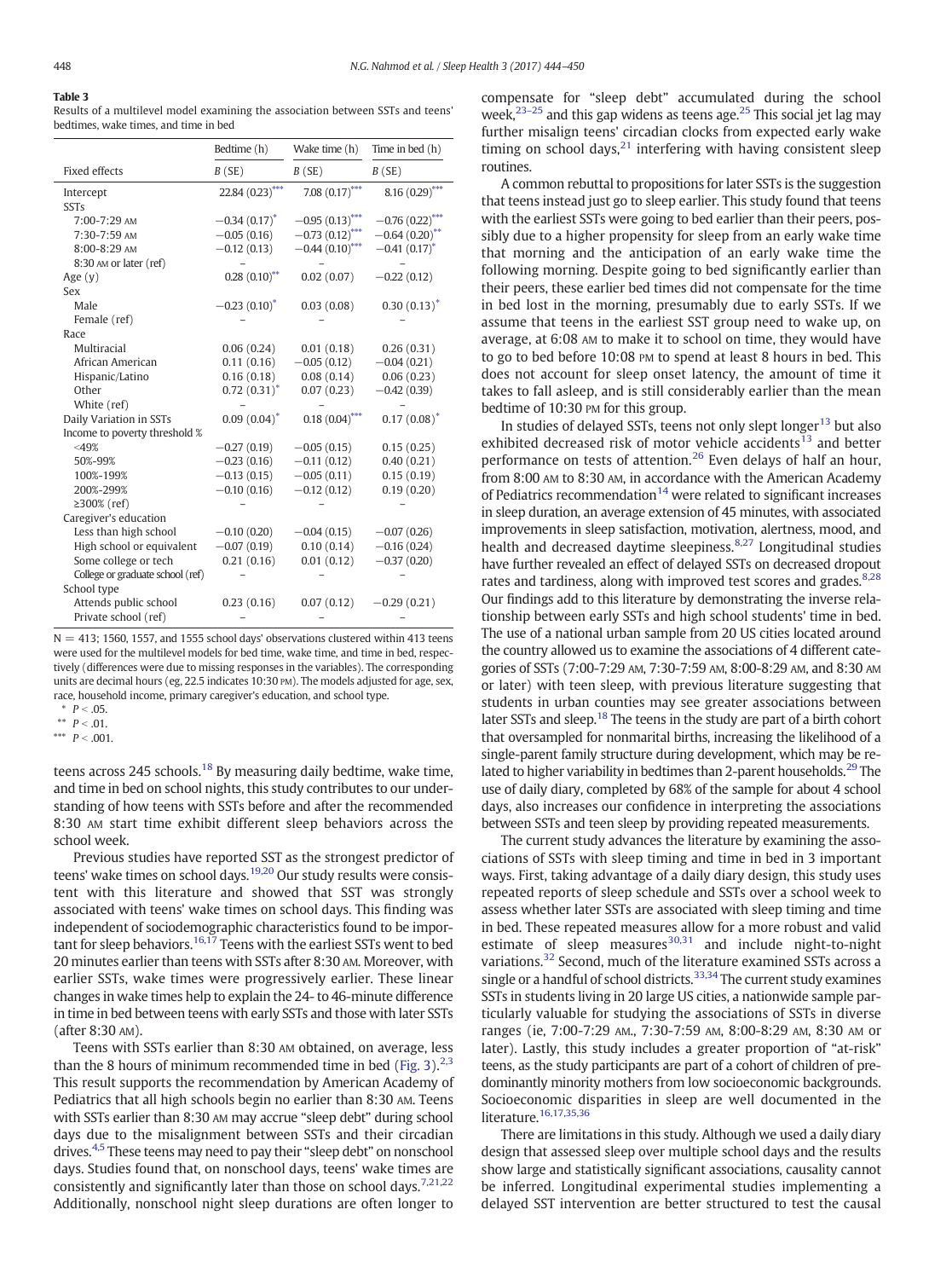<span id="page-5-0"></span>

Fig. 2. Differences in bedtime and wake time between SSTs.  $N = 413$ ; 1560, 1557, and 1555 school-day observations clustered within 413 teens were used for the multilevel models for bedtime, wake time, and time in bed, respectively (differences were due to missing responses in the variables). Vertical bars begin and end at the groups that are significantly different; thus, the absence of a bar reflects no statistical significance. Post hoc test of bed timing revealed significance only in the relationship between the earliest SST and the latest SST (7:00-7:29 AM compared with 8:30 AM or later). Post hoc tests of wake timing revealed that the differences in wake times between SSTs 7:00-7:29 AM and 8:00-8:29 AM and between 7:30-7:59 AM and 8:00-8:29 AM were significant ( $P < .001$  and  $P < .01$ , respectively). There was no significant difference between 7:00-7:29 AM and 7:30-7:59 AM. The models adjusted for age, sex, race, household income, primary caregiver's education, and school type.  $*P < .05$ ,  $**P < .01$ ,  $**P < .001$ .

effects of SSTs on teen's sleep postintervention. The use of selfreported data has the potential for common reporter bias on SST and sleep[.](#page-6-0)<sup>[37](#page-6-0)</sup> Future analyses might test the associations of SSTs with actigraphically assessed sleep measures. There is also the possibility that the days the teens completed the daily diary may not be reflec-tive of a typical school week[.](#page-6-0)<sup>[32](#page-6-0)</sup> Participants were instructed to complete the daily diary each evening to report events from that day; however, this presents the possibility of recall bias in reporting the previous night's bedtime and the wake time from earlier that morning.

Finally, this sample was purposefully enriched with teens from low socioeconomic backgrounds and may not be generalizable to all teens in the US, but this sample is likely to capture those most vulnerable. Other variables not considered could also influence teen sleep, such as familial structure, household density, and other characteristics of the sleep environment. Furthermore, the 3055 participants who participated in the age 15 follow-up, compared with 4898 participants originally in the prebirth cohort, may reflect a selection bias, including participants who are more likely to continually agree to participate in the study. The subset of teens comprising our final sample differed slightly by age, sex, and race when compared with teens in the parent Fragile Families and Child Wellbeing Study and differed slightly by age and race when compared with teens in the nested study who were excluded. The magnitude of these differences was modest. Future studies that include both low and high socioeconomic samples could test the moderating effects of sociodemographic and household characteristics in the link between SSTs and teens' sleep.

# **Conclusion**

We observed that teens who had early high SSTs (7:00-7:29 AM, 7:30-7:59 AM, and 8:00-8:29 AM) reported earlier wake times and thus shorter time in bed compared with teens with SSTs at 8:30 AM or later. The time in bed for teens with SSTs before 8:30 AM was less than the recommended minimum of 8 hours per night. Further research on the topic of SSTs should be conducted at international,





Fig. 3. Associations of high SSTs and teens' time in bed.  $N = 413$ ; 1560, 1557, and 1555 school-day observations clustered within 413 teens were used for the multilevel models for bedtime, wake time, and time in bed, respectively (differences were due to missing responses in the variables). Post hoc tests revealed that all categories of school times before 8:30 AM (7:00-7:29 AM, 7:30-7:59 AM, and 8:00-8:29 AM) spent less time in bed than the reference group, 8:30 AM or later. The models adjusted for age, sex, race, household income, primary caregiver's education, and school type. <sup>a</sup>The American Academy of Sleep Medicine and the National Science Foundation recommend a minimum of 8 hours of sleep per night for teens.<sup>2,3</sup>  $*P < .05$ ,  $**P < .01$ ,  $***P < .001.$ 

national, and local levels to better inform the public health implications of SSTs.

# Acknowledgment

Research reported in this publication was supported by the Eunice Kennedy Shriver National Institute of Child Health and Human Development of the National Institutes of Health under award numbers R01HD073352 (to LH), R01HD36916, R01HD39135, and R01HD40421, as well as a consortium of private foundations. The content is solely the responsibility of the authors and does not necessarily represent the official views of the National Institutes of Health.

#### **Disclosures**

Dr. Hale serves on the Board of Directors of the National Sleep Foundation and receives an honorarium for her role as Editor of this Journal. Orfeu M. Buxton received two subcontract grants to Penn State from Mobile Sleep Technologies (NSF/STTR #1622766, NIH/ NIA SBIR R43AG056250).

#### References

- 1. [Kann L, McManus T, Harris WA, et al. Youth risk behavior surveillance](http://refhub.elsevier.com/S2352-7218(17)30193-6/rf0005)—United States, 2015. [MMWR Surveill Summ](http://refhub.elsevier.com/S2352-7218(17)30193-6/rf0005). 2016;65(6):1–174.
- 2. [Paruthi S, Brooks LJ, D'Ambrosio C, et al. Recommended amount of sleep for](http://refhub.elsevier.com/S2352-7218(17)30193-6/rf0010) [pediatric populations: a consensus statement of the American Academy of Sleep](http://refhub.elsevier.com/S2352-7218(17)30193-6/rf0010) Medicine. J Clin Sleep Med[. 2016;12\(6\):785](http://refhub.elsevier.com/S2352-7218(17)30193-6/rf0010)–786.
- 3. [Hirshkowitz M, Whiton K, Albert SM, et al. National Sleep Foundation's sleep time](http://refhub.elsevier.com/S2352-7218(17)30193-6/rf0015) [duration recommendations: methodology and results summary.](http://refhub.elsevier.com/S2352-7218(17)30193-6/rf0015) Sleep Health. [2015;1\(1\):40](http://refhub.elsevier.com/S2352-7218(17)30193-6/rf0015)–43.
- 4. [Carskadon MA, Acebo C, Jenni OG. Regulation of adolescent sleep: implications for](http://refhub.elsevier.com/S2352-7218(17)30193-6/rf0020) behavior. [Ann N Y Acad Sci](http://refhub.elsevier.com/S2352-7218(17)30193-6/rf0020). 2004;1021:276–291.
- 5. [Carskadon MA, Acebo C, Richardson GS, Tate BA, Seifer R. An approach to studying](http://refhub.elsevier.com/S2352-7218(17)30193-6/rf0025) [circadian rhythms of adolescent humans.](http://refhub.elsevier.com/S2352-7218(17)30193-6/rf0025) J Biol Rhythms. 1997;12(3):278–289.
- 6. [Carskadon MA, Vieira C, Acebo C. Association between puberty and delayed phase](http://refhub.elsevier.com/S2352-7218(17)30193-6/rf0030) preference. Sleep[. 1993;16\(3\):258](http://refhub.elsevier.com/S2352-7218(17)30193-6/rf0030)–262.
- 7. [Crowley SJ, Acebo C, Carskadon MA. Sleep, circadian rhythms, and delayed phase](http://refhub.elsevier.com/S2352-7218(17)30193-6/rf0035) in adolescence. Sleep Med[. 2007;8\(6\):602](http://refhub.elsevier.com/S2352-7218(17)30193-6/rf0035)–612.
- 8. [Owens JA, Belon K, Moss P. Impact of delaying school start time on adolescent](http://refhub.elsevier.com/S2352-7218(17)30193-6/rf0040) [sleep, mood, and behavior.](http://refhub.elsevier.com/S2352-7218(17)30193-6/rf0040) Arch Pediatr Adolesc Med. 2010;164(7):608–614.
- 9. [Sadeh A, Gruber R, Raviv A. The effects of sleep restriction and extension on school](http://refhub.elsevier.com/S2352-7218(17)30193-6/rf0045)[age children: what a difference an hour makes.](http://refhub.elsevier.com/S2352-7218(17)30193-6/rf0045) Child Dev. 2003;74(2):444–455.